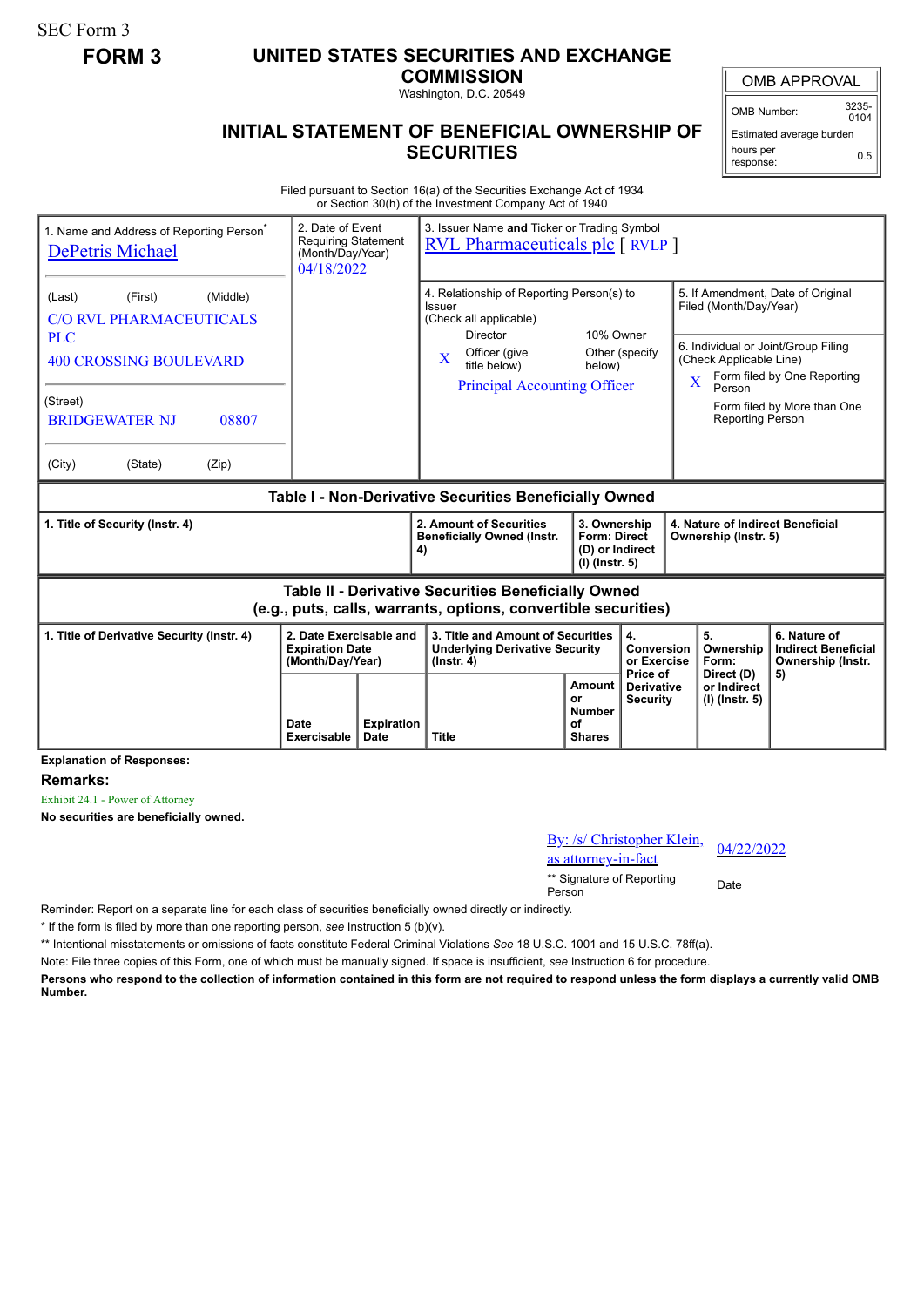## **RVL PHARMACEUTICALS PLC POWER OF ATTORNEY FOR SECTION 16 FILINGS**

The undersigned hereby constitutes and appoints Christopher Klein with full power of substitution, as the undersigned's true and lawful attorney-in-fact to:

- (1) execute for and on behalf of the undersigned, in the undersigned's capacity as officer and/or director of RVL Pharmaceuticals plc (the "Company"), Forms 3, 4, and 5 in accordance with Section 16(a) of the Securities Exchange Act of 1934, as amended, and the rules thereunder;
- (2) do and perform any and all acts for and on behalf of the undersigned that may be necessary or desirable to complete and execute any such Form 3, 4, or 5, complete and execute any amendment or amendments thereto, and timely file such form with the Securities Exchange Commission and any stock exchange or similar authority; and
- (3) take any other action of any type whatsoever in connection with the foregoing that, in the opinion of such attorney-infact, may be of benefit to, in the best interest of, or legally required by, the undersigned, it being understood that the documents executed by such attorney-in-fact on behalf of the undersigned pursuant to this Power of Attorney shall be in such form and shall contain such terms and conditions as such attorney-in-fact may approve in such attorney-infact's discretion

The undersigned hereby grants to such attorney-in-fact full power and authority to do and perform any and every act and thing whatsoever requisite, necessary, or proper to be done in the exercise of any of the rights and powers herein granted, as fully to all intents and purposes as the undersigned might or could do if personally present, with full power of substitution or revocation, hereby ratifying and confirming all that such attorney-in-fact, or such attorney-in-fact's substitute or substitutes, shall lawfully do or cause to be done by virtue of this power of attorney and the rights and powers herein granted. The undersigned acknowledges that the foregoing attorney-infact, in serving in such capacity at the request of the undersigned, is not assuming, nor is the Company assuming, any of the undersigned's responsibilities to comply with Section 16 of the Securities Exchange Act of 1934, as amended.

This Power of Attorney shall remain in full force and effect until the undersigned is no longer required to file Forms 3, 4, and 5 with respect to the undersigned's holdings of and transactions in securities issued by the Company, unless earlier revoked by the undersigned in a signed writing delivered to the foregoing attorney-in-fact.

[*Remainder of page intentionally left blank*]